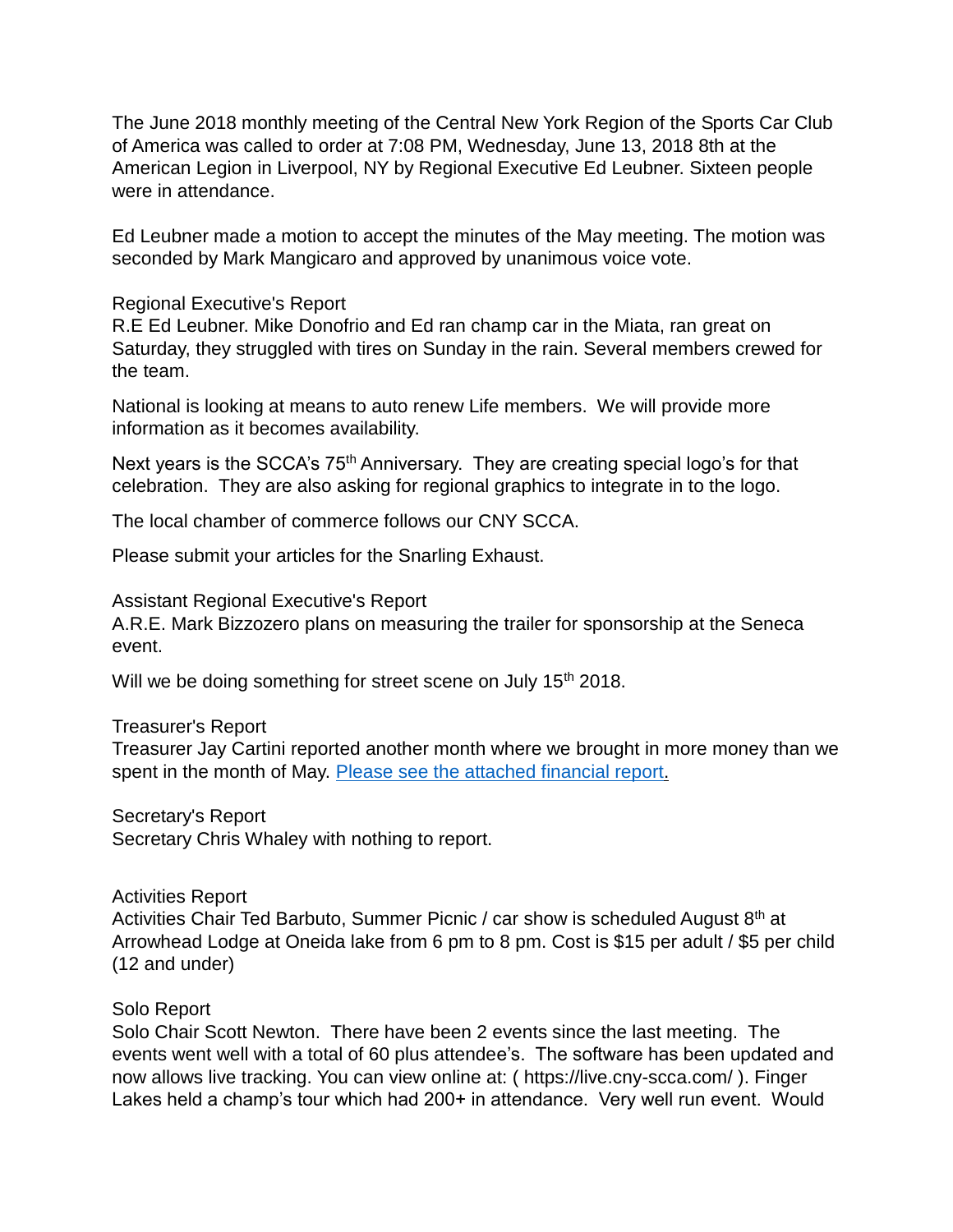CNY be willing to consider a Pro Solo in the future?. Next CNYR event June 23rd / 24th 2018 at Seneca Army Depot.

RallyCross Report

RallyCross Chair James Quattro reported that no events have been held due to weather or lack of attendance. Next event is July 15<sup>th</sup> at Walczyks farm. At STPR we had several local drivers at the Pro SCCA rally attending their first event. Great Job guys for all the success.

Flagging and Communications Report

Mick Levy reported events are running in earnest at WGI. June 22/23 SCCA regional event, June 28<sup>th</sup> / July 1<sup>st</sup> is the Sahlen's Six hours of the Glen. Bob Holcomb stated that Jason Kidd will be running at the Glen Six Hours.

Road Rally Report Frank Beyer reported that May 19<sup>th</sup> event ran, and the next event is in November.

Club Racing Report

Dave Cardillo as absent. No Report

Membership Report

Membership Chair Andrew Beyer was not in attendance. R.E Ed Leubner reported membership anniversaries.

Diana Heffron - 34 yrs,

Ed Heffron - 35 yrs,

Paul McCreey – 41 yrs,

Cheryl Stine - 42 yrs

Old Business Trailer will be measured

New Business

Finger Lakes has a live feed on their website from Facebook, Is that possible for us? Scott will research the possibility.

Do we have anyone that would be willing to code a new website.